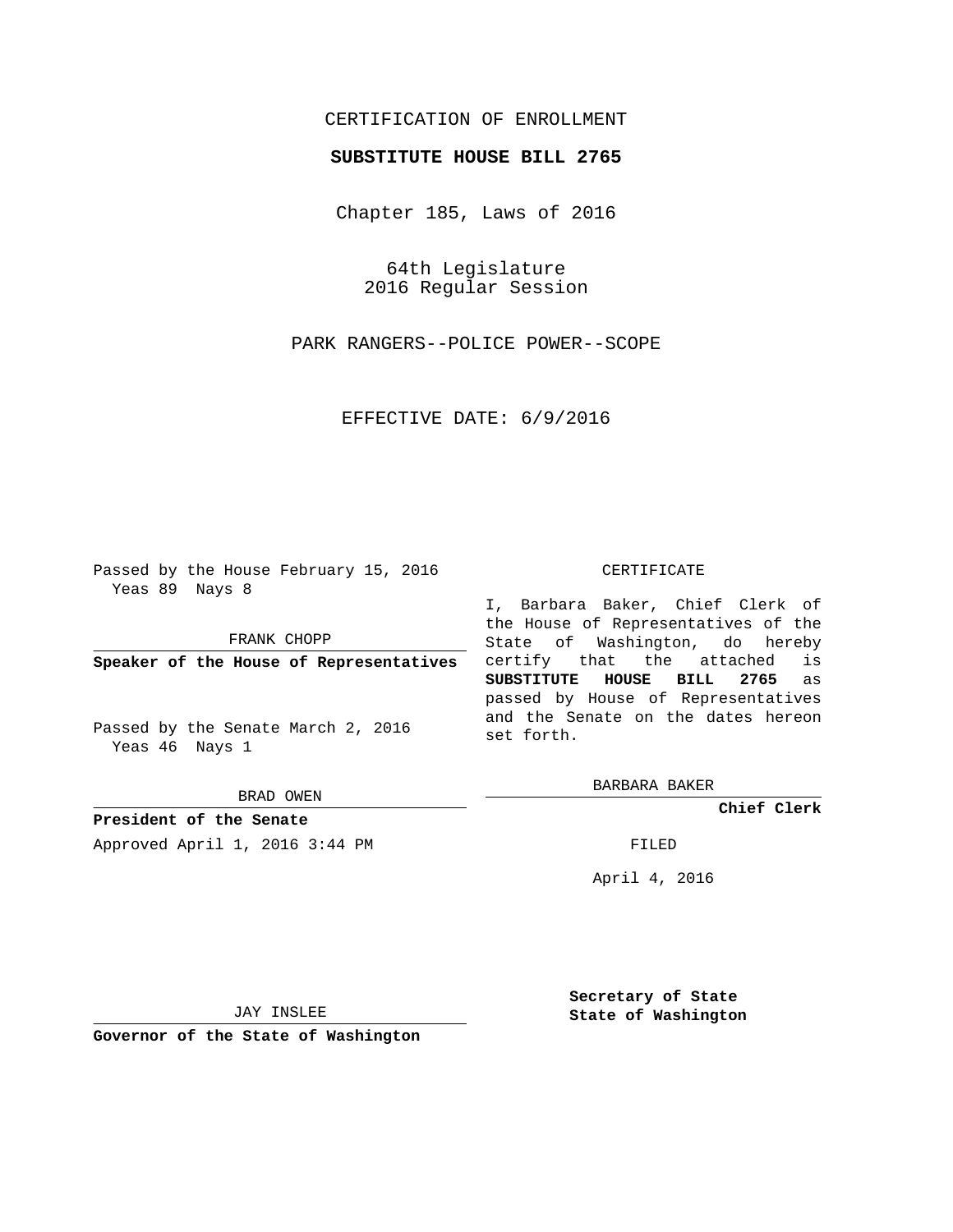## **SUBSTITUTE HOUSE BILL 2765**

Passed Legislature - 2016 Regular Session

**State of Washington 64th Legislature 2016 Regular Session**

**By** House Public Safety (originally sponsored by Representatives Kretz, Moscoso, Griffey, Hayes, and Holy)

READ FIRST TIME 02/05/16.

1 AN ACT Relating to clarifying the limited authority of park 2 rangers; amending RCW 79A.05.160; and adding a new section to chapter 3 79A.05 RCW.

4 BE IT ENACTED BY THE LEGISLATURE OF THE STATE OF WASHINGTON:

5 **Sec. 1.** RCW 79A.05.160 and 2011 c 320 s 15 are each amended to read as follows:6

7 (1) ((The members of)) Designated officers, employed by the 8 commission ((and its designated employees)), shall be vested with 9 police powers to enforce the laws of this state:

10 (a) Within the boundaries of any state park, including lands 11 owned, managed, or comanaged by the commission under lease or other 12 agreement;

13 (b) In winter recreation facilities established and administered 14 by the commission pursuant to RCW  $79A.05.225(1)(a)$ ;

15 (c) On public roadways and public waterways bisecting the 16 contiguous borders of any state park, including lands owned, managed, 17 or comanaged by the commission under lease or other agreement;

18 (d) Upon the prior written consent of the sheriff or chief of 19 police in whose primary territorial jurisdiction the exercise of the 20 powers occur;